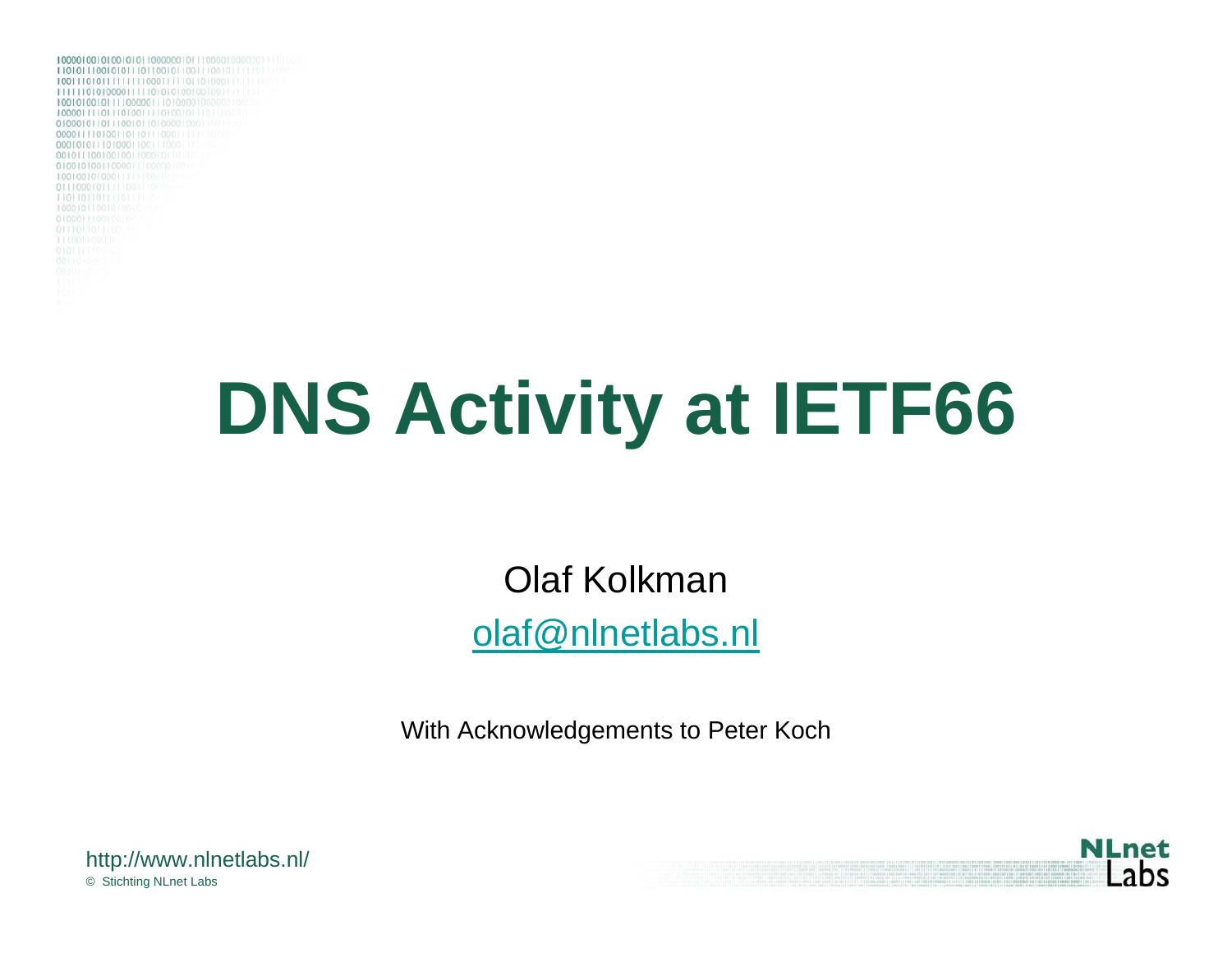

#### **Outline**

- DNSOP
- DNSEXT
- Other

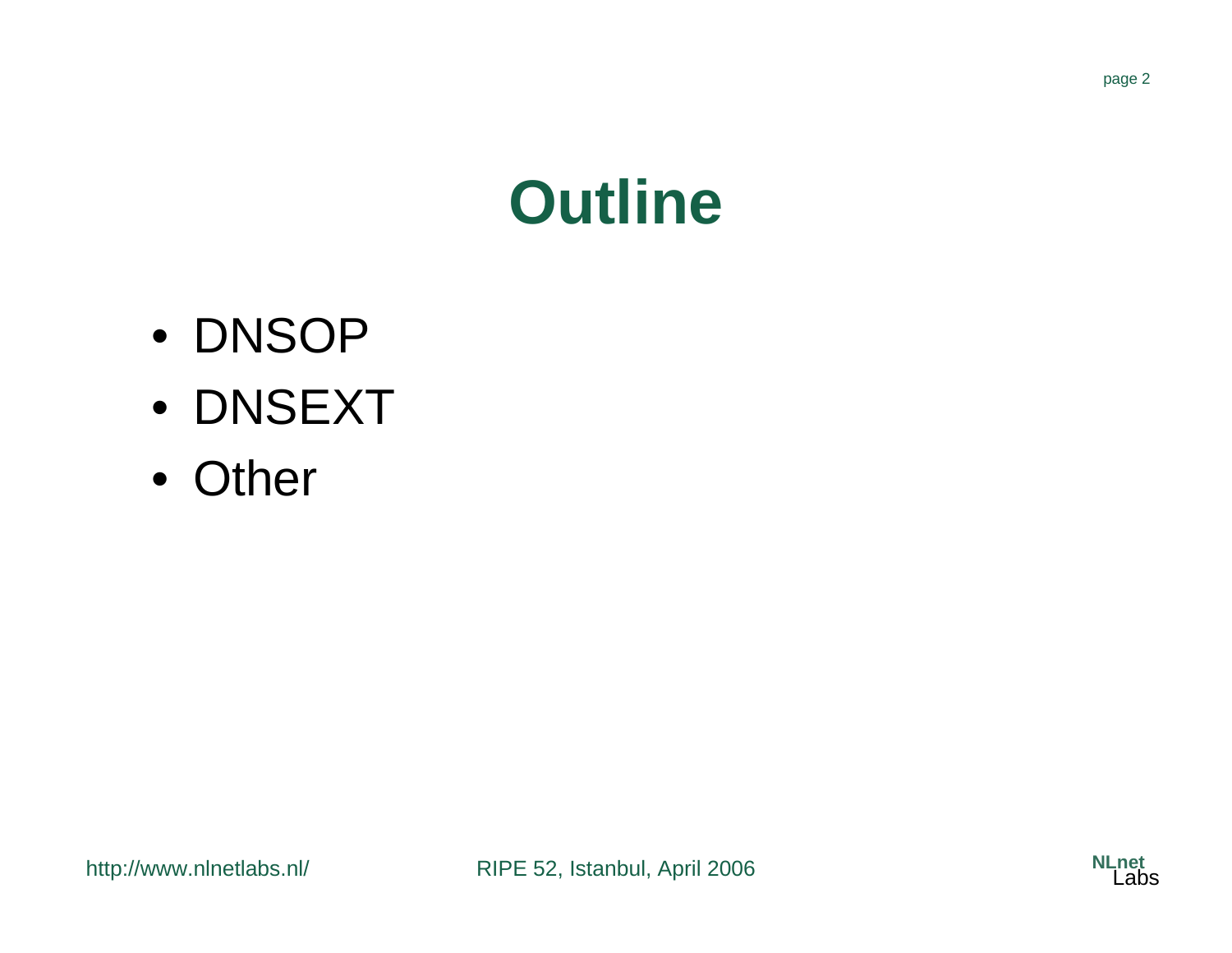# **DNSOP DNS Operations**

http://tools.ietf.org/wg/dnsop

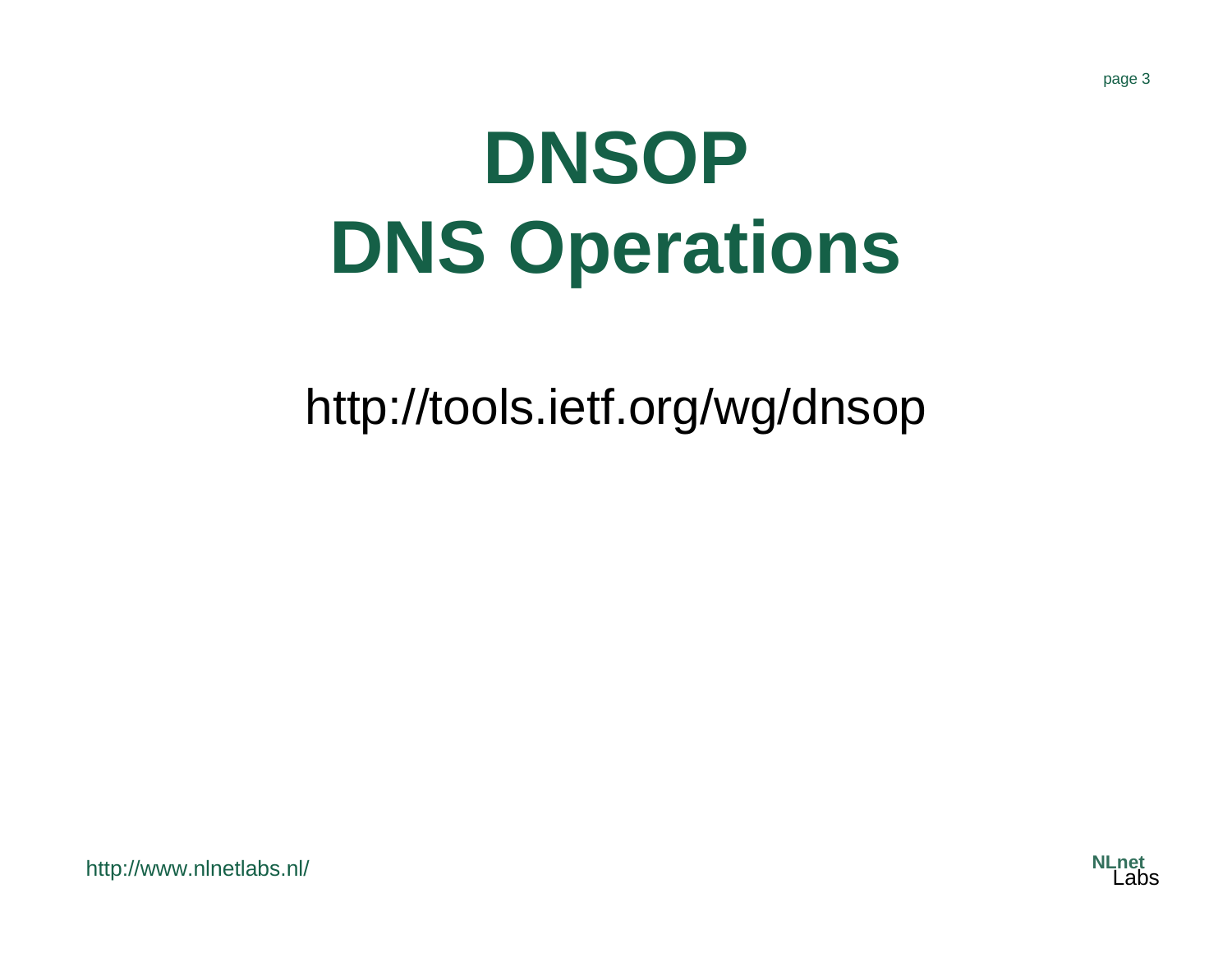# **DNSOP Done Deals**

- DNSSEC Operational Practices – RFC4641
- Observed DNS Resolution Misbehavior and the state of the state In RFC editor queue

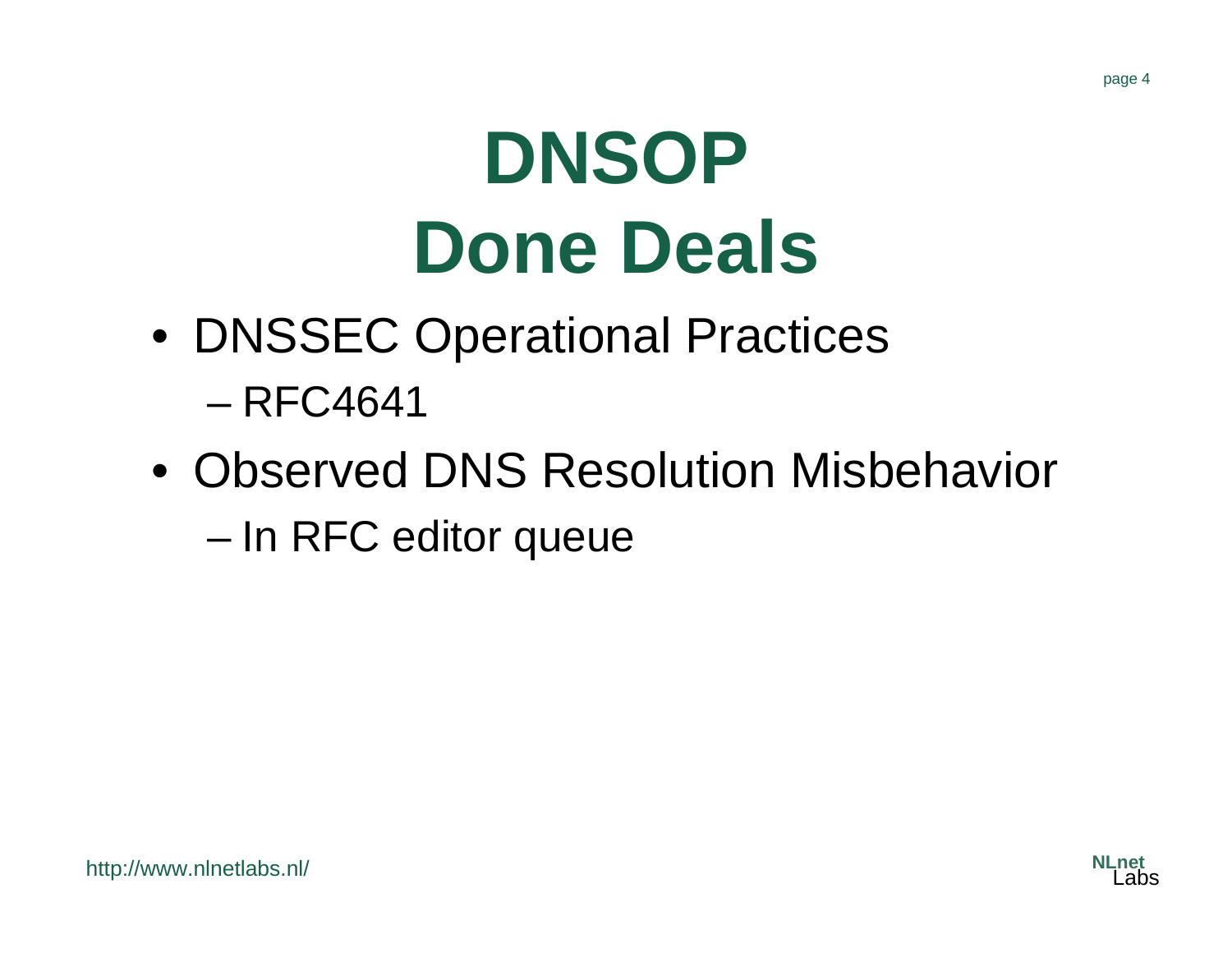# **DNSOP Old face, new clothes**

- Considerations for the use of DNS Reverse Mapping
	- and the state of the state Used to be called draft-ietf-dnsop-inaddrrequired
	- Andrew Sullivan new editor
	- and the state of the state draft-ietf-dnsop-reverse-mappingconsiderations-00.txt

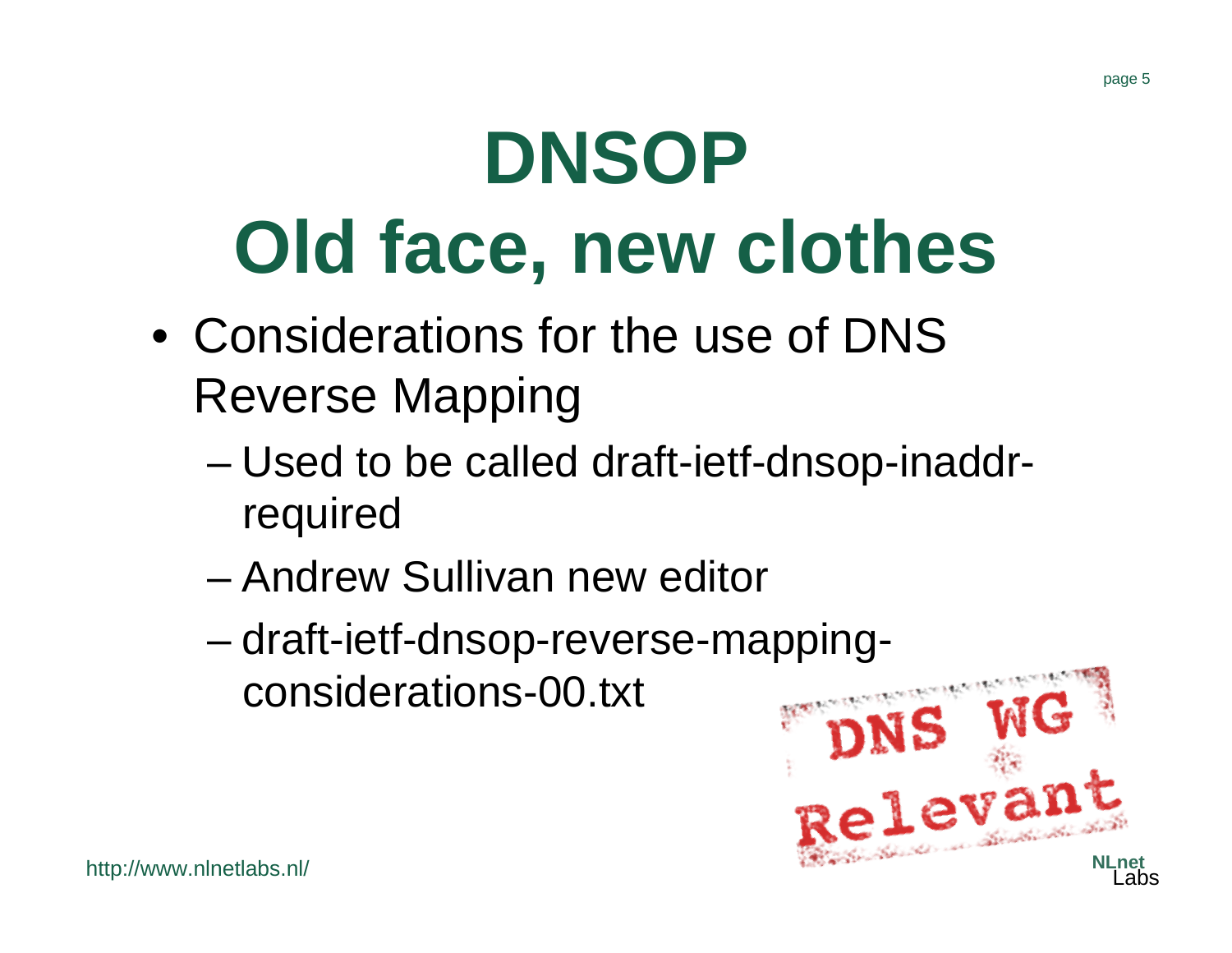# **DNSOP The AS112 basket**

- AS112 anycast network to suck up and answer queries for RFC 1918 zones, 'local' addresses, etc
- DNSOP seems broadest forum to discuss issues related the operations of AS112 (like) services.
	- and the state of the draft-jabley-as112-being-attacked-help-help-00.txt
	- and the state of the draft-jabley-as112-ops-00.txt
	- and the state of the draft-ietf-dnsop-default-local-zones (post WGLC)
	- and the state of the How to update zones and transport for AS112

http://www.nlnetlabs.nl/

page 6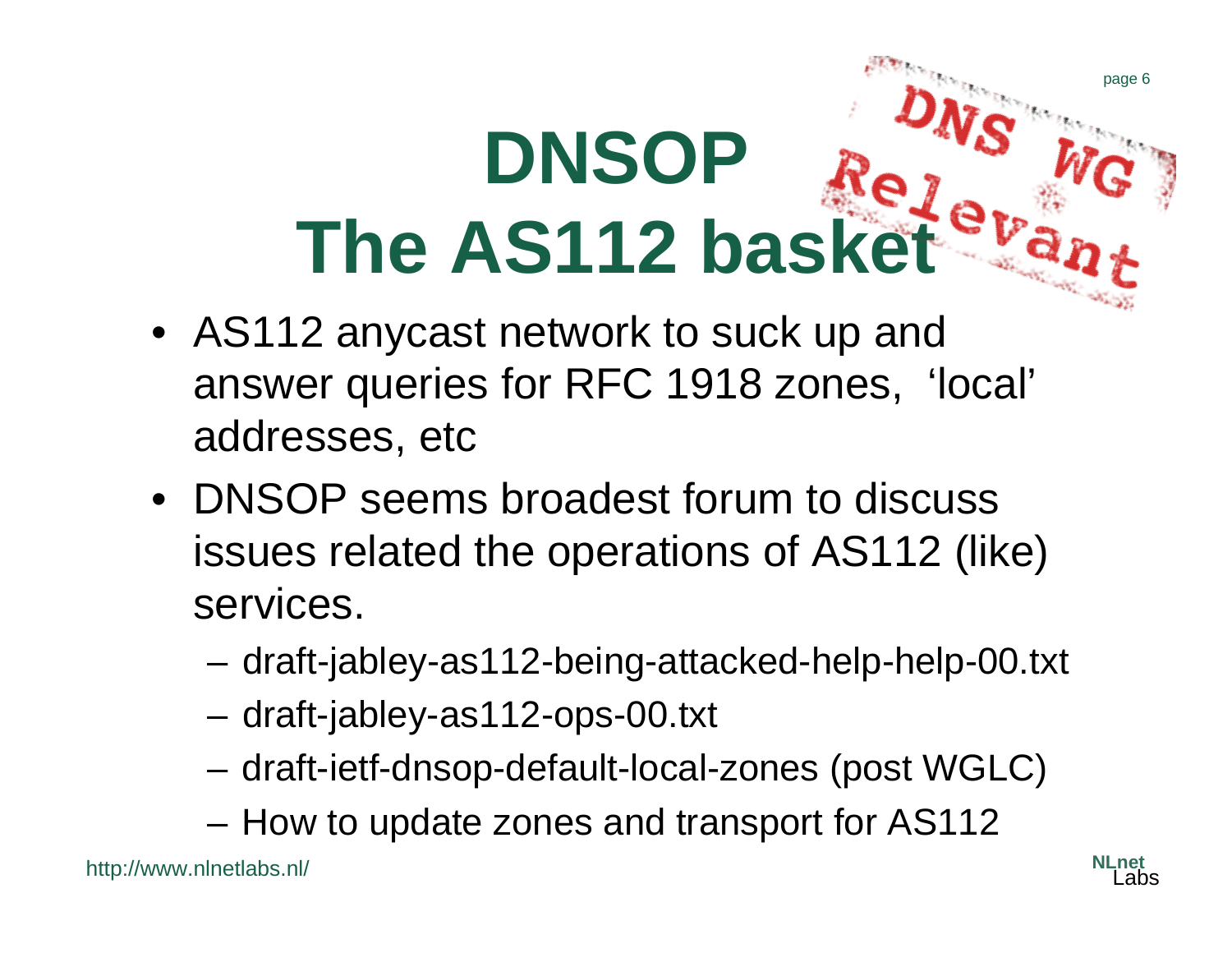# **DNSOP**

• draft-ietf-dnsop-reflectors-are-evil **– Almost finished** 

- draft-ietf-dnsop-respsize – Revived and
- draft-ietf-dnsop-serverid
	- –A requirement draft

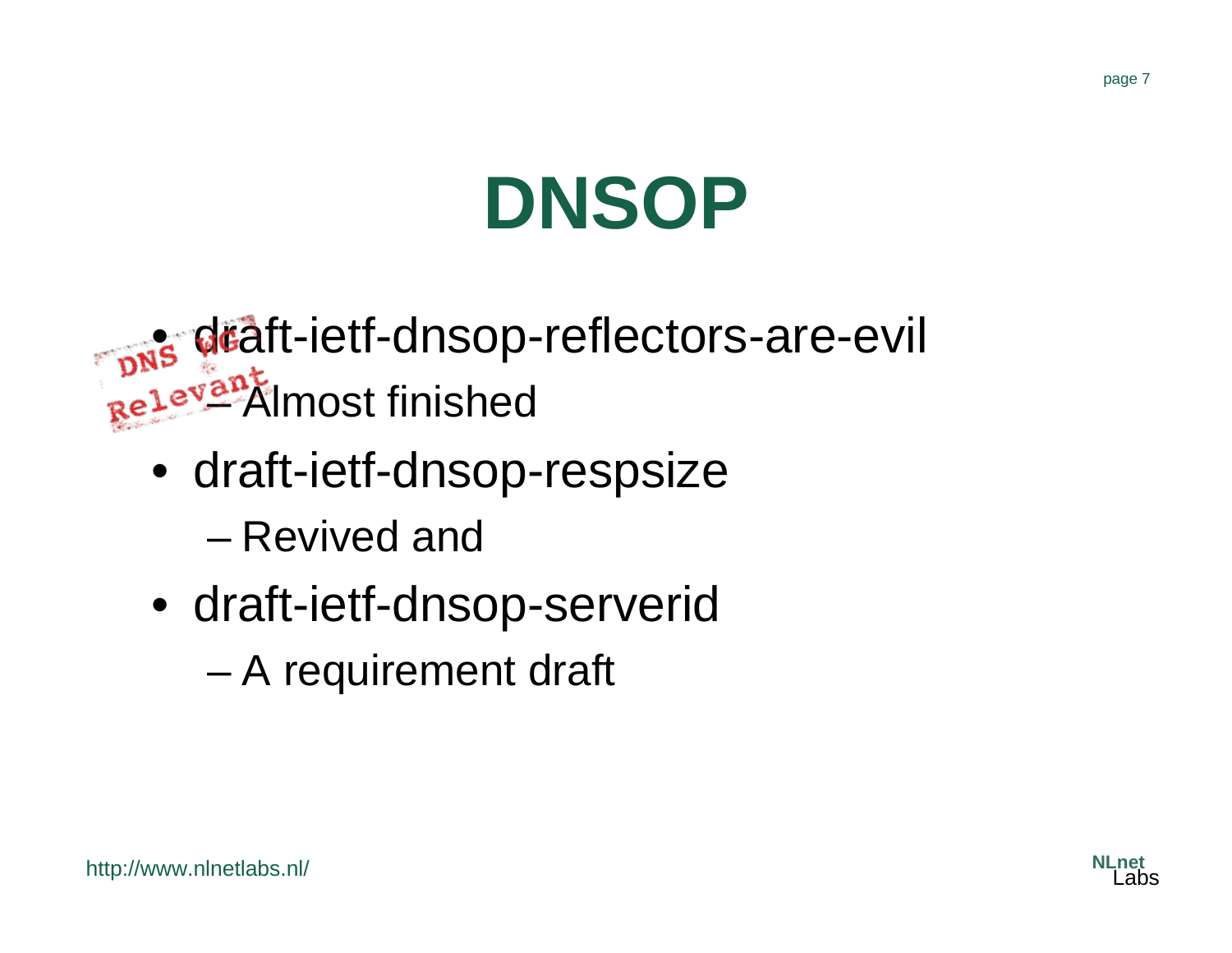# **DNSOP Other Activity**

• Lixia Zhang: TTLs for infrastructure NS RRs.

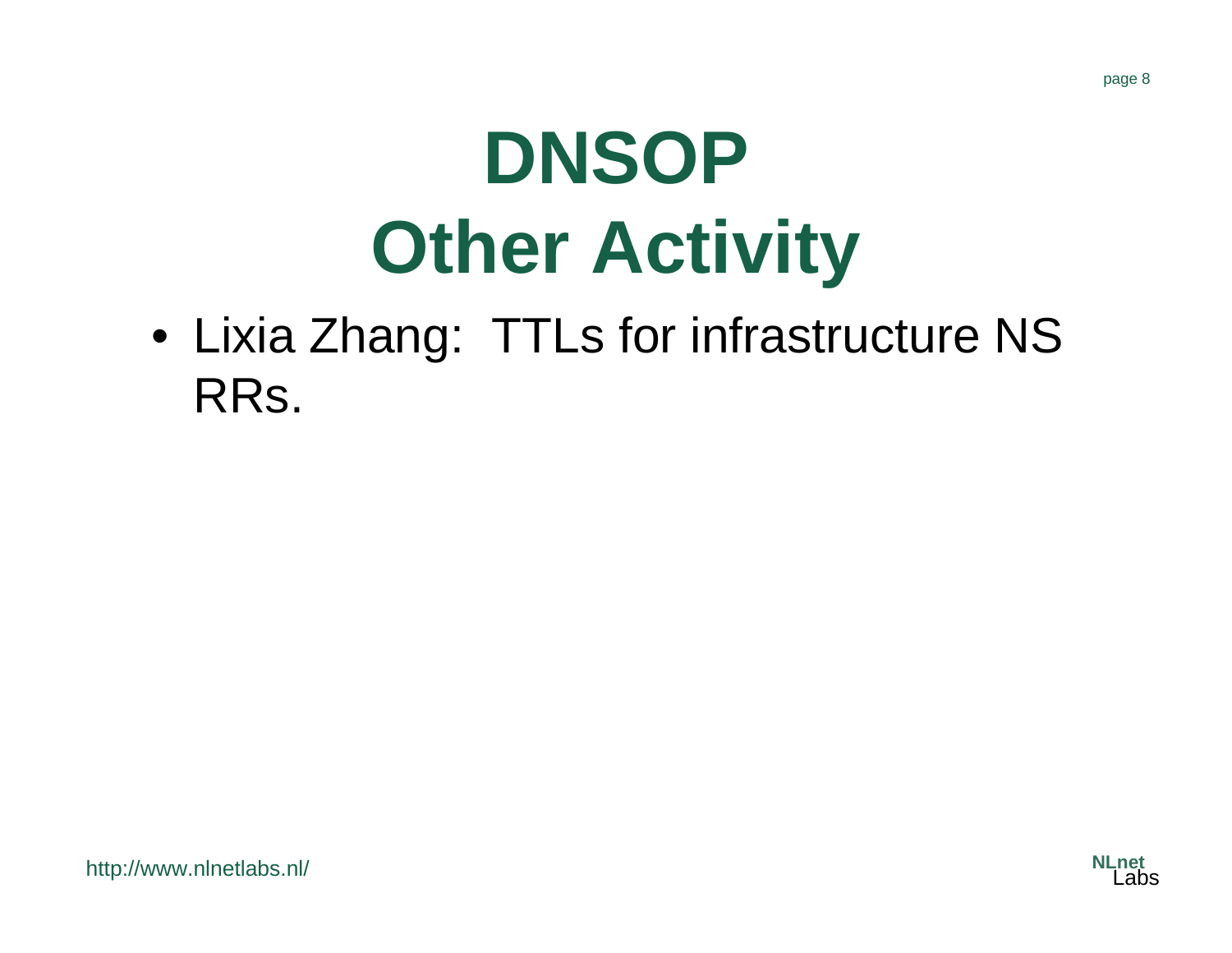### **DNSEXT Done Deals**

- The Role of Wildcards in the Domain Name System
	- Published RFC4592
- Preventing enumeration with online private keys
	- **Links of the Common** RFC 4470 draft-ietf-dnsext-dnssec-online-signing
	- and the state of the RFC 4471 draft-ietf-dnsext-dns-name-p-s
- A DNS RR for Encoding DHCP Information (DHCID RR)
	- and the state of the In the RFC editor queue
- http://www.nlnetlabs.nl/ • Link Local Mul ticast Name Resolution $-$  At IESG, struggling with appropriate boilerplate

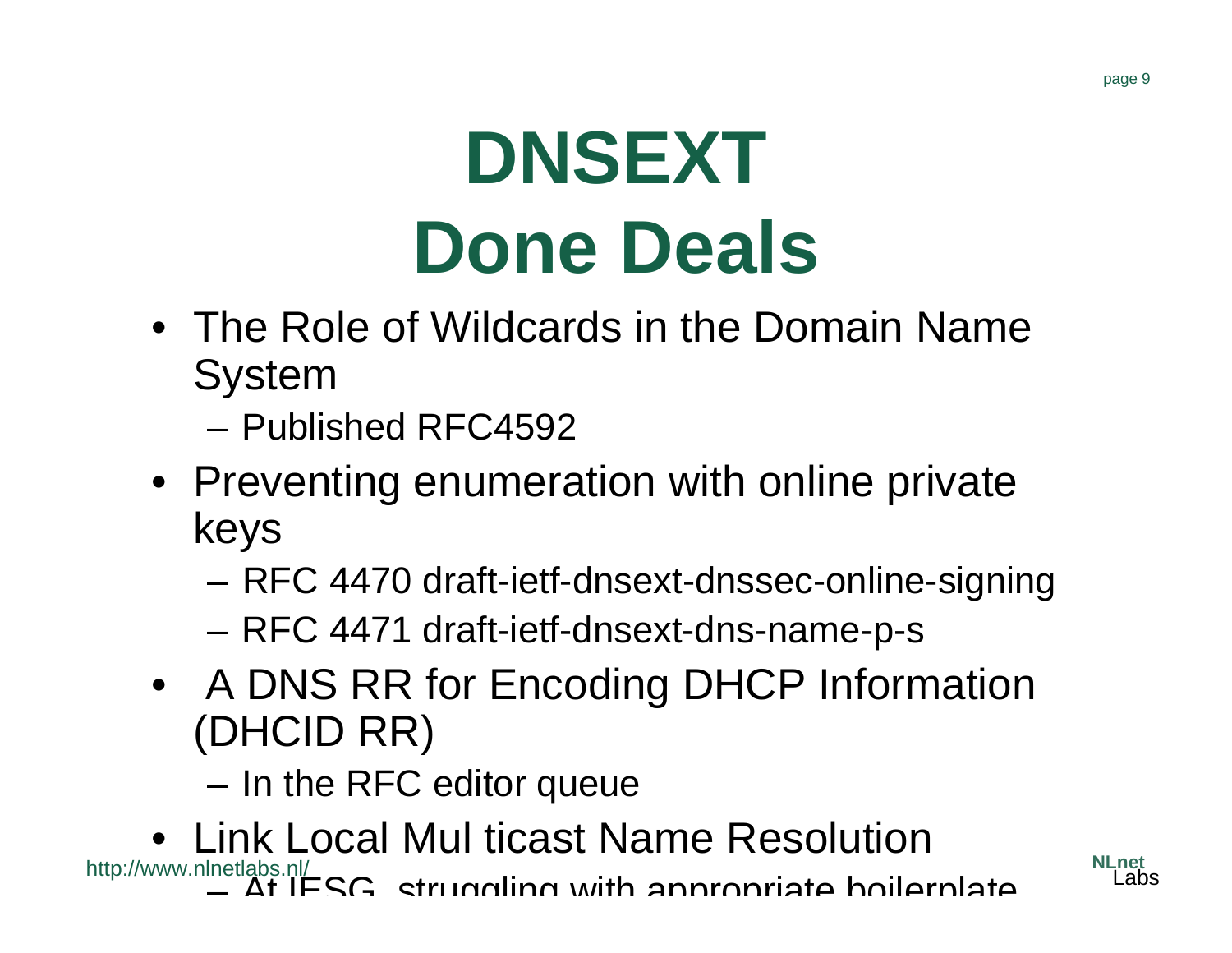# **DNSEXT More Done Deals**

- Nameserver ID
	- – Now at IESG, blocked, waiting for a requirements draft from dnsop
- dnssec-experiments and dnssec-opt-in
	- –Both on their way to the RFC queue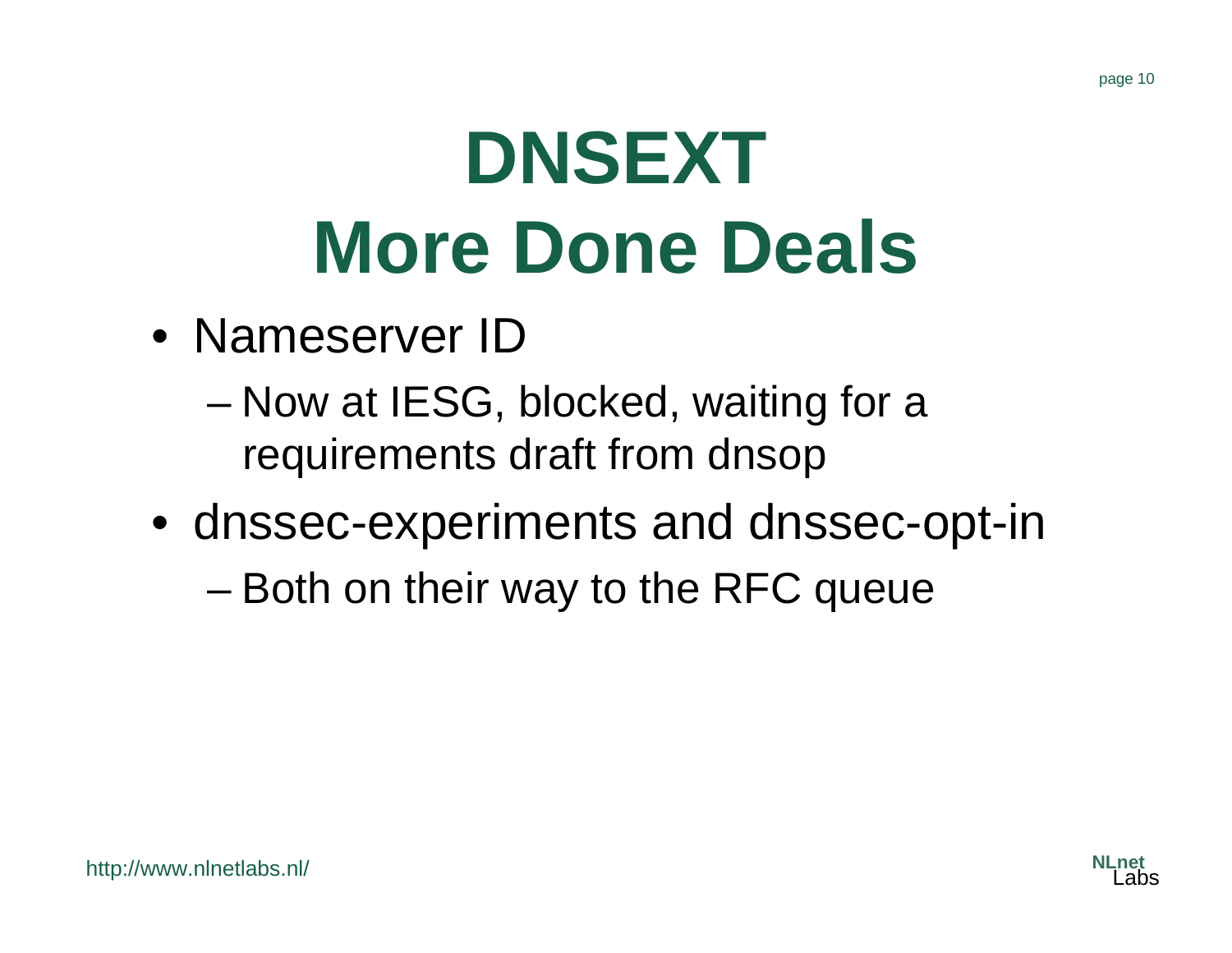# **DNSEXT DNSSEC work "Crypto Maintenance"**

- DS-RR with SHA256
	- and the state of the state SHA1 has some problems
	- – First draft during IET64 now in the RFC queue
	- RRSIG with RSA/SHA256 also on the roadmap
	- and the state of the state DNSSEC designed with flexibility w.r.t. crypto algorithms
- More algorithm work

and the state of the state About storing ECC, DSA and DH keying

http://www.nlnetl<mark>absfry</mark>

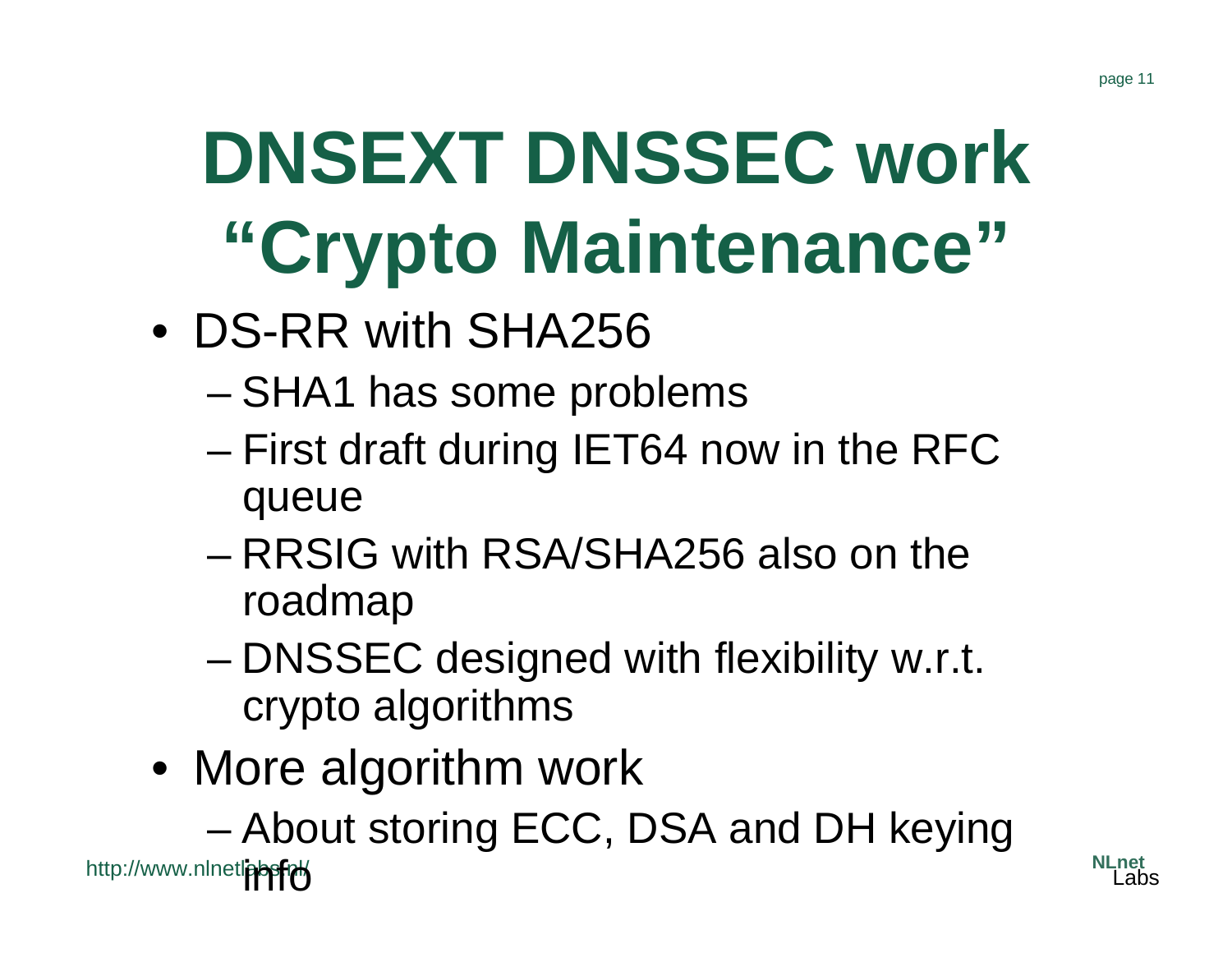#### page 12

# **DNSEXT NSEC3**

#### NSEC3

http://www.nlnetla

- This work has momentum
- and the state of the state Second workshop concluded Sept 06
	- No skeletons in the closet
	- Almost ready for last call

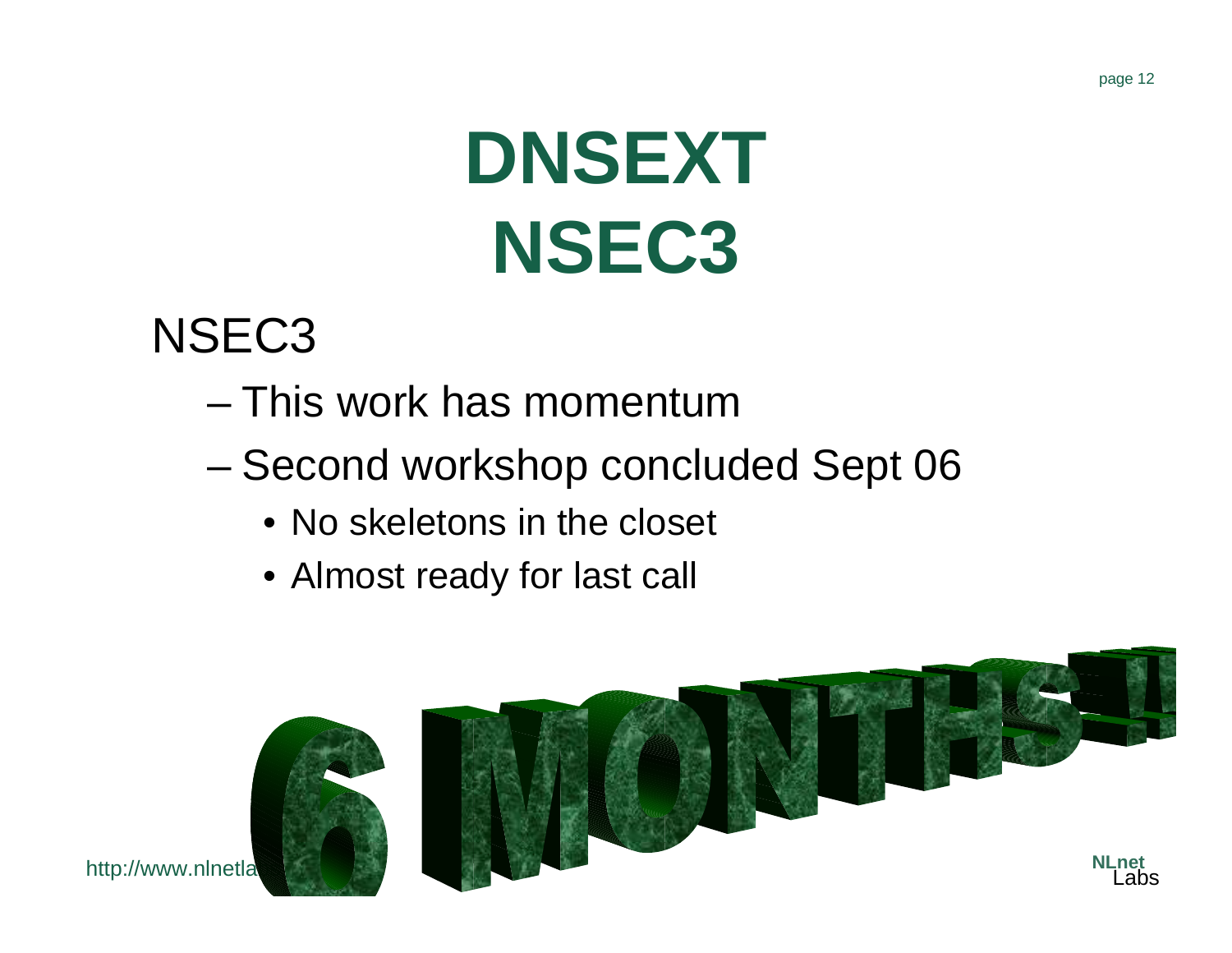# **DNSEXT DNSSEC work Trust Anchors**

Real work got done….

- Working group selected one proposal
- That solution is currently in last call

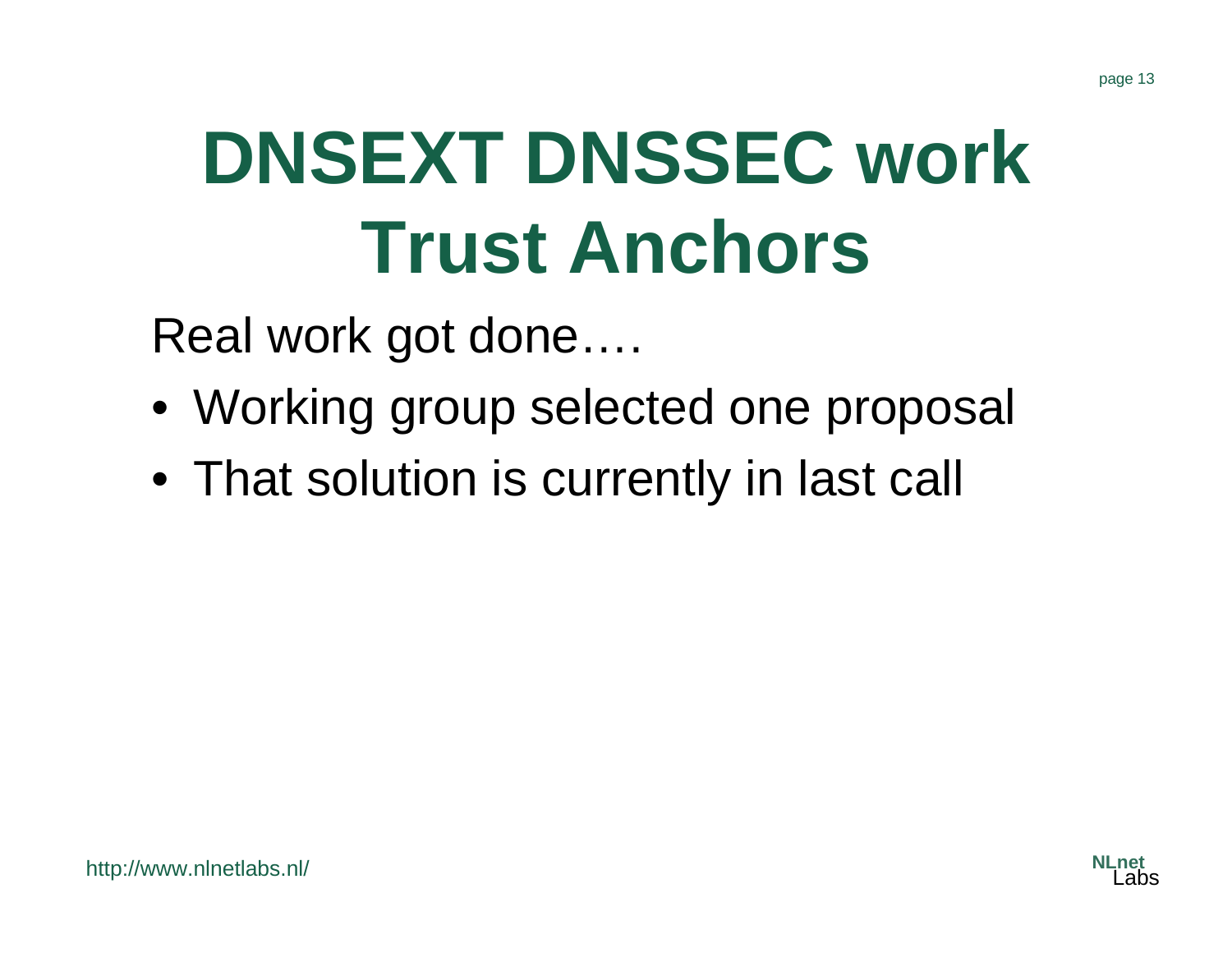#### page 14

## **DNSEXT other work**

- Domain Name System (DNS) IANA **Considerations** 
	- draft-ietf-dnsext-2929bis-03.txt
- New work
	- DNAME clarification rfc2672bis
	- and the state of the DNAME is an aliasing mechanism that aliases complete domain trees
	- **Links of the Common** First proposed in context of IPv6 renumbering
	- and the state of the Now a hot topic in the context of IDN deployment

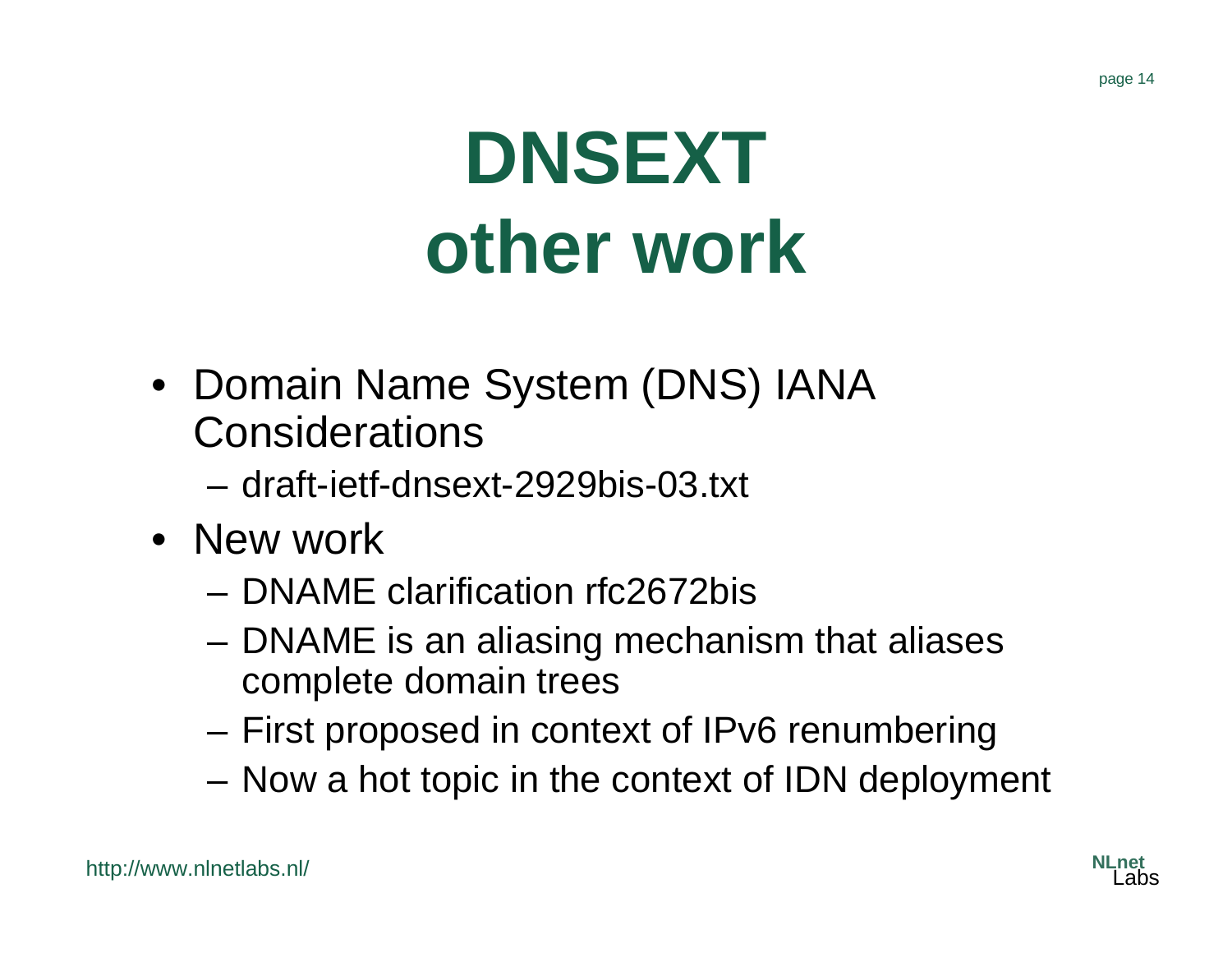## **Elsewhere in the IETF**

- draft-ietf-grow-anycast-04.txt
	- –Anycast BCP
	- In IESG
- draft-iab-dns-choices
	- **Links of the Company** Needs a final editing cut before it appears
- RFC4690: Review and Recommendations for Internationalized Domain Names
- ENUM work (which hopefully was reported on in a previous session)
- DKIM Domain Keys identified Emails –Uses the DNS for authorizing origin